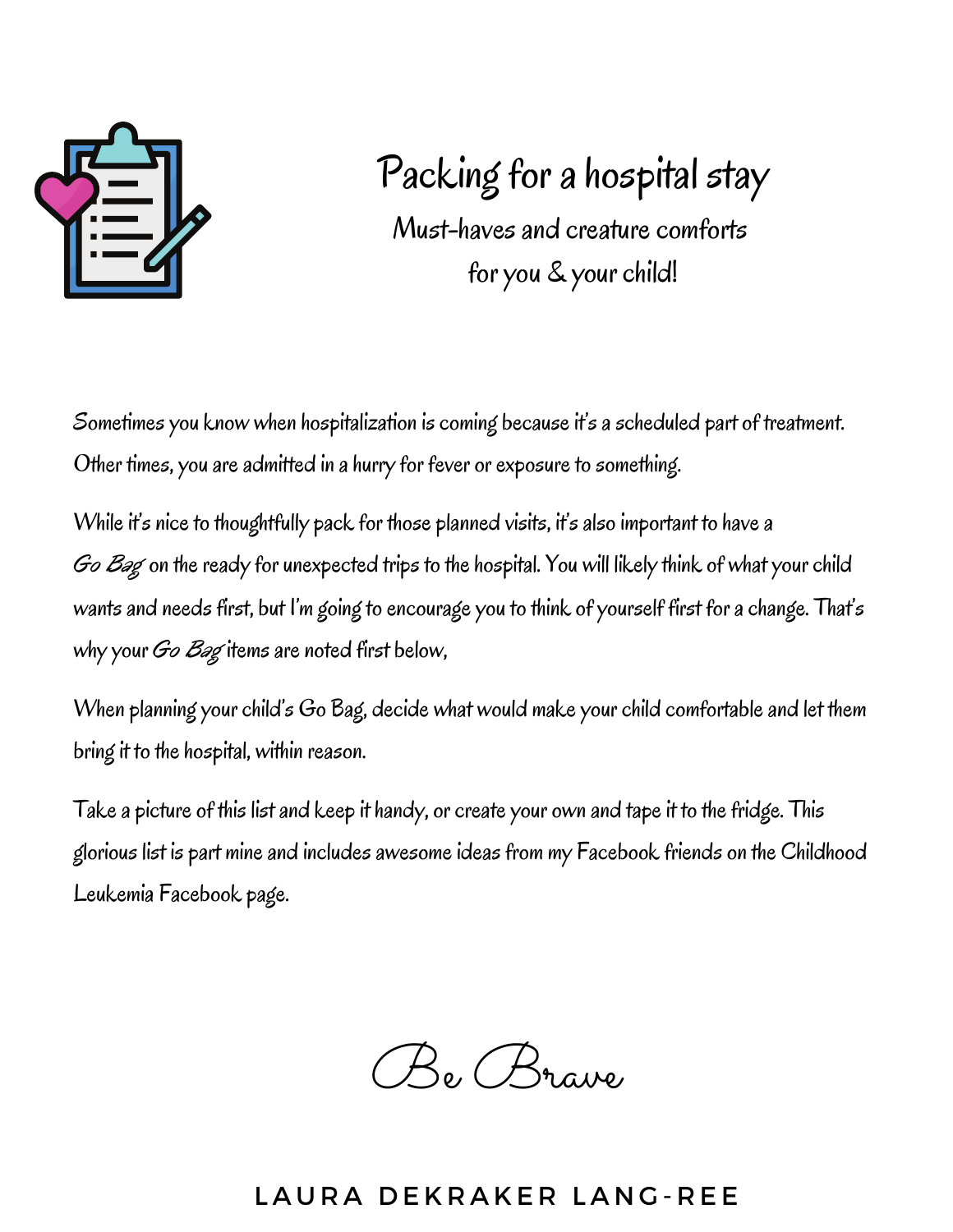# YOUR GO BAG!

### To make the days go by faster...

- computer and charger for work and fun
- $\Box$  phone and charger
- $\Box$  portable power bank (external battery pack) for phone
- $\Box$  extension cord\*
- $\Box$  air pods\*
- $\Box$  books and magazines for you and your child
- a few new building crafts or toy sets that your child has  $\Box$ never played with before!

#### Always Remember...

- $\Box$  purse/id/wallet
- $\Box$  medications and vitamins\* for you
- $\Box$  busywork (book, sewing, etc) \*

#### Feelin' Fresh

- $\Box$  toothbrush & toothpaste
- $\Box$  deodorant
- $\Box$  hair ties
- □ shampoo/conditioner
- $\Box$  brush
- $\Box$  body and face wash
- $\Box$  toilet paper (soft!)
- $\Box$  hairdryer
- $\Box$  thick hand lotion  $*$
- $\Box$  nail clippers and file  $*$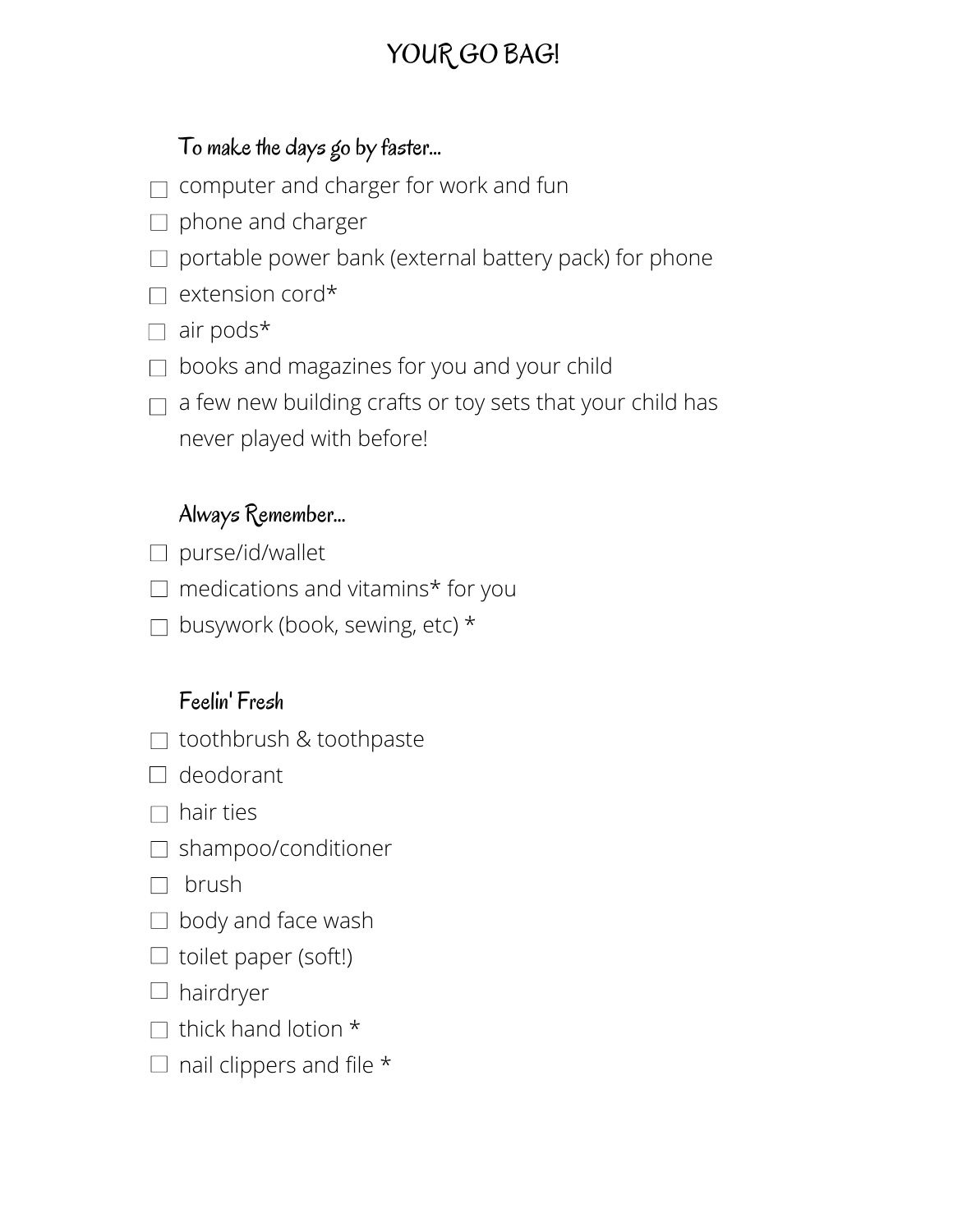## **YOUR GO BAG!**

### Nite Nite Termite!

- $\Box$  sleep mask\* or huge sheet to block nighttime light
- $\Box$  nice hand lotion  $*$
- $\Box$  a heating pad or warmie\*
- $\Box$  tylenol\* for you (nurse will provide for your child if needed)
- $\Box$  face towels and/or Shower towels
- $\Box$  earplugs
- $\Box$  bluetooth speaker for white noise or nature sounds app
- $\Box$  robe & slippers for a cozy bedtime and morning
- $\Box$  blanket, mattress topper, familiar pillows
- $\Box$  lavender Essential oil for your pillow at night (or anytime!)

#### Just Because ya need it...

- $\Box$  three full outfits (more can be delivered later) including undies, plus cardigan or sweatshirt\*
- $\Box$  favorite coffee mug\*
- $\Box$  water bottle\*
- $\Box$  loose leaf tea & strainer to enjoy your favorite tea\*
- $\Box$  thermos for going to the cafeteria for hot water
- $\Box$  your favorite candy, gum or mints
- $\Box$  fan
- $\Box$  neck pillow
- $\Box$  dirty clothes bag
- $\Box$  small bag for in-hospital wanders
- $\Box$  hand sanitizer and wipes\*